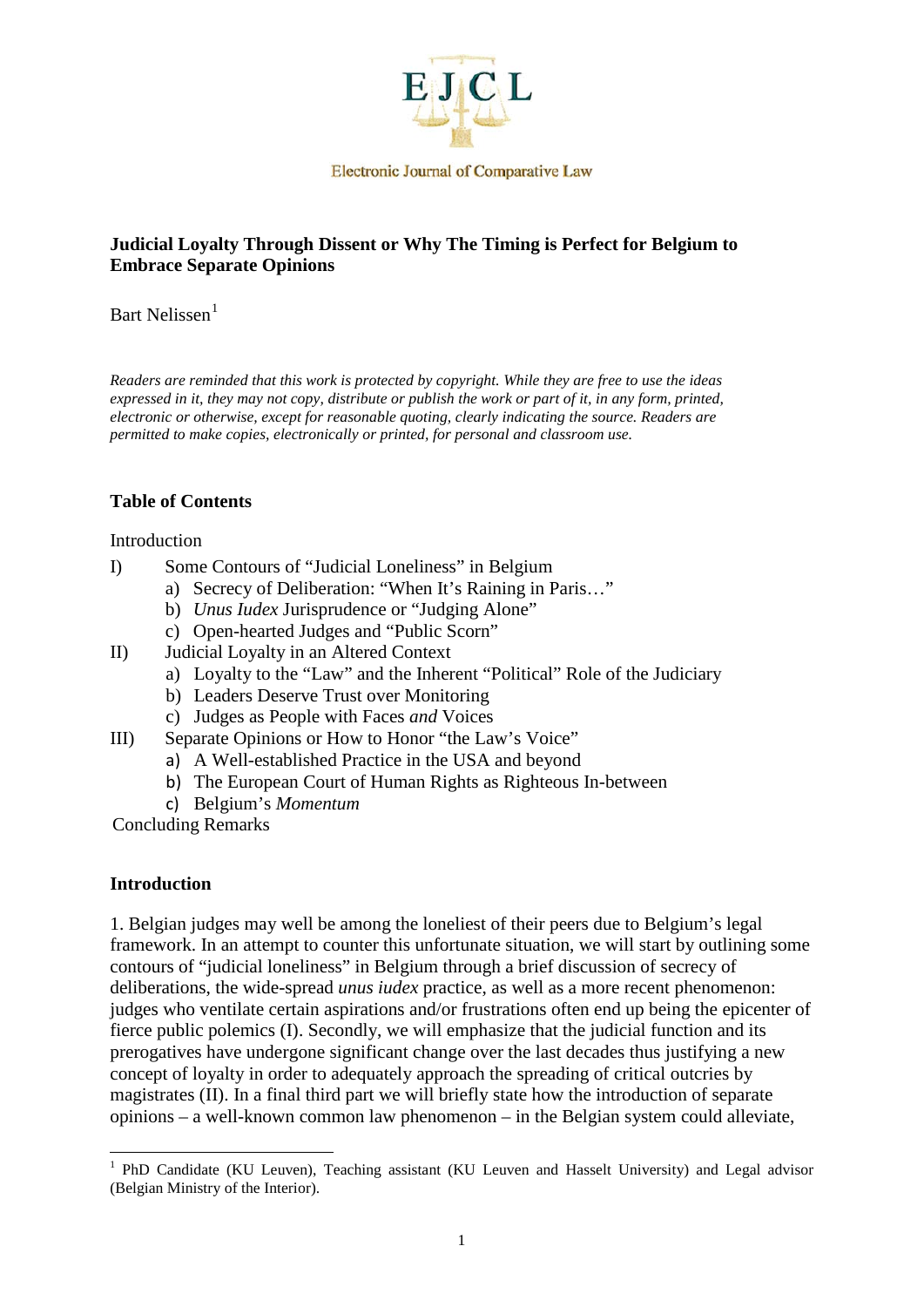to a certain extent, judicial loneliness while boosting public appreciation for the hard work judges are expected to deliver on a daily basis in a growingly pluralist society. The European Court of Human Rights (ECHR) constitutes a valuable example in this respect (III).

# **I) Some Contours of "Judicial Loneliness" in Belgium**

### **a) Secrecy of Deliberations: "When it's Raining in Paris ..."**

2. Belgium's legal system is thoroughly impregnated by the underlying principles of French revolutionary law, the influence of Napoleonic Codes reaching far beyond its today's neighboring countries such as Belgium and Holland. It is also commonly accepted that France's leading *Enlightenment* philosopher MONTESQUIEU saw only the legislative and the executive powers as political(ly relevant) in the narrow sense of the word, judges, according to the popular lecture of his *De l'Esprit des Lois* (1748), being "no more than the mouth that pronounces the words of the law, mere passive beings, incapable of moderating either its force or rigor".<sup>[2](#page-1-0)</sup> It follows that a mere syllogistic application of pre-established legal instructions is the sole task of a dutiful judge, colorfully depicted by WEBER as "a vending machine into which the pleadings are inserted together with the fee and which then disgorges the judgment together with the reasons mechanically derived from the Code".<sup>[3](#page-1-1)</sup>

3. The secrecy of deliberation is supposed to support this aura of mechanically derived conclusions from all-foreseeing legal texts. This outlook on the judicial function has not changed much, at least when we only look at the current texts of the French Codes of civil and criminal procedure. Article 448 of the former stipulates that the judge's deliberations are secret (*"Les délibérations du juge sont secrètes"*), whereas article 357.2 of the latter imposes that at the end of the deliberation the judge writes, or has secretly done so, the word 'yes' or 'no' on a table at his disposal in such a way that nobody can see his vote (*"Il écrit à la suite, ou fait écrire secrètement, le mot 'oui' ou le mot 'non' sur une table disponible de manière que personne ne puisse voir le vote inscrit sur le bulletin"*). Prior to their entering into office, French judges more overly have to take an oath according to which the secrecy of deliberations is to be kept religiously (*"garder religieusement le secret des délibérations"*), a choice of words that may indeed surprise in a country wishing to be exemplary lay. [4](#page-1-2)

<sup>&</sup>lt;u>.</u> <sup>2</sup> MONTESQUIEU, *Spirit of Laws*, Book VI, Chapter 2, as consulted through:

<span id="page-1-0"></span>http://press-pubs.uchicago.edu/founders/documents/v1ch17s9.html. For an interesting reinterpretation of his teachings, see however R. FOQUÉ, "De rechter is het sprekende recht" in F. EVERS (ed.), *Kiezen tussen recht en rechtvaardigheid*, Brugge, die Keure, 2009, (79) 82, where the author suggests a much more sophisticated vision on the judge's role below the surface of this commonly accepted conception. According to this author, Montesquieu, who designated the judge as *"un pouvoir invisible et nul"*, meant to raise the fundamental insight that the judicial function consists in ventilating continuously and without any political voluntarism the so-called *ésprit général* of which a legal order is the representation and the crystallization.

This reminds of DWORKIN and his *Right Answer Thesis* according to which a judge (Hercules) is supposed to find the unique, legally correct answer to a legal dispute from a reinterpretation of *law as a whole* (cf. R.

<span id="page-1-1"></span>DWORKIN, *A Matter of Principle*, Cambridge, Harvard University Press, 1985, 119). <sup>3</sup> *Cf.* L. A. COSER, *Masters of Sociological Thought: Ideas in Historical and Social Context*, New York, Harcourt, 1977, 231.

<span id="page-1-2"></span><sup>4</sup> For a more elaborate approach of the topic, see: Y. LECUYER, "Le secret du délibéré, les opinions séparées et la transparence", *Rev. trim. dr. h.* 2004, Iss. 57, (197) 202 et seq.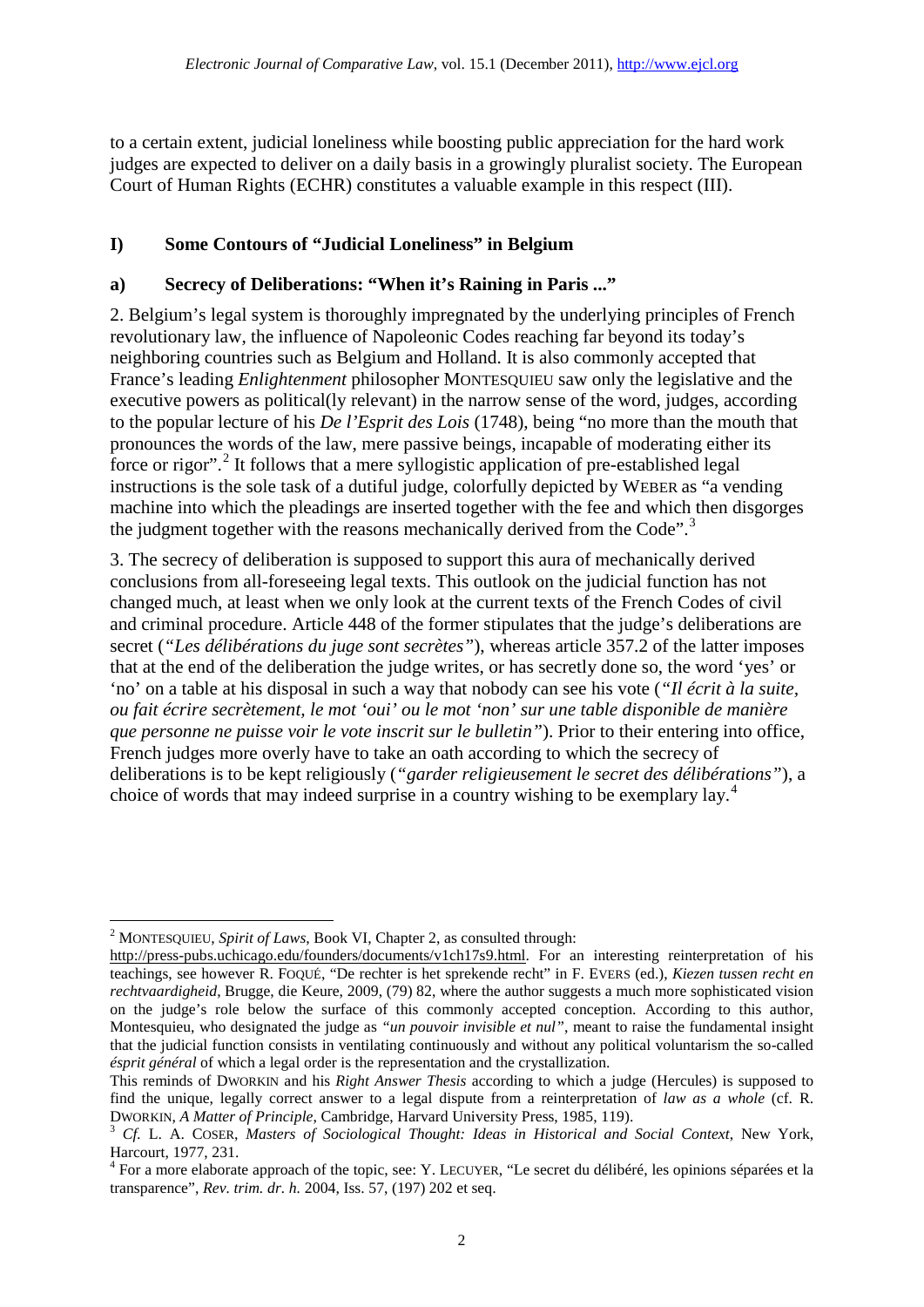4. The old saying "when it's raining in Paris, drops of rain are falling in Brussels" also proves its worth in our context: there is, indeed, no doubt as to whether secrecy of deliberation holds under Belgian law.<sup>[5](#page-2-0)</sup> This may surprise since the Belgian Code of civil procedure (CCP) does not impose it as such and since its counterpart in criminal law only does so in article 343 when it comes to trials before a *Court d'assises*. [6](#page-2-1) Moreover, the oath formula that Belgian judge have to take before entering into office only comprises fidelity to the King, obedience to the Constitution and to the Laws of the Belgian people and does not *expressis verbis* deal with secrecy of deliberations.<sup>[7](#page-2-2)</sup> To a great extent, the current state of affairs can therefore be said to follow directly from judicial practice itself given the fact that both the Belgian and the French *Cour de cassation* have been hammering rigorously on the principle for ages. In France for example, the Court stated that mentioning that a verdict was unanimously reached already amounted to a violation of secrecy of deliberations.<sup>[8](#page-2-3)</sup>

5. It must be stressed, however, that a judge does not violate this secrecy by simply giving the reasons for a verdict.<sup>[9](#page-2-4)</sup> The (constitutional) obligation under Belgian law to motivate judgments (art. 159 Const.) would otherwise remain dead letter. A complicating factor is nevertheless that neither the French, nor the Belgian *Court de cassation* are known for allowing much insight into the precise motives that support their case-law.<sup>[10](#page-2-5)</sup>

6. In spite of its pedigree going back to *guillotine era* and, even further, to canon law, [11](#page-2-6) hopeful signals can be found in more recent work of some of Belgium's most renowned legal scholars who have criticized the above-mentioned principle. Doing so, Professor STORME<sup>[12](#page-2-7)</sup> pleaded for a revision, at least at the highest judicial level, of the concept that *in se* prevents the acceptance of separate opinions.<sup>[13](#page-2-8)</sup> Professor MARTENS, the former French-speaking president of the Belgian Constitutional Court, had already suggested about a decade earlier that secrecy of deliberations should be revised, albeit only modestly.<sup>[14](#page-2-9)</sup>

<span id="page-2-5"></span><span id="page-2-4"></span>

.

<span id="page-2-0"></span><sup>5</sup> See e.g. L. ARNOUT, *Strafrecht en strafprocesrecht*, Mechelen, Kluwer, 2006, 413, nr. 9; C. VAN DEN WYNGAERT, *Strafrecht en strafprocesrecht in hoofdlijnen*, Antwerpen-Apeldoorn, 2009 (7th revised edition), 1192;

P. MARTENS, "Sur les loyautés démocratiques du juge" in J. VERHOEVEN (ed.), *La loyauté. Mélanges offerts à* 

<span id="page-2-1"></span>*Etienne Cerexhe*, Brussels, 1997, (249) 264 et seq.<br><sup>6</sup> An albeit rather seldomly assembled *ad hoc* jurisdiction where e.g. murder cases are judged with the help of a<br>jury. The vast majority of criminal cases are tried b

<span id="page-2-2"></span>Cf. Art. 2 Decret 20 juillet 1831 concernant le serment à la mise en vigueur de la monarchie constitutionnelle représentative, *MB* 20 juillet 1831: *"Je jure fidélité au Roi, obéissance à la Constitution et aux lois du Peuple* 

<span id="page-2-3"></span>belge".<br>
<sup>8</sup> Cass. fr. 9 November 1945, *Gazette du Palais* 1948, nr. 1, 223, as cited in Y. LÉCUYER, *o.c.*, 199.<br>
<sup>9</sup> See e.g. Cass. 14 October 2009, nr. P.09.1196.F, accessible through <u>www.cassonline.be</u>.<br>
<sup>10</sup> Inspir courts in Belgium and France can be found in: M. ADAMS, "De argumentatieve en motiveringspraktijk van hoogste rechters: rechtsvergelijkende beschouwingen", RW 2008-09, 1498-1510.

<span id="page-2-7"></span><span id="page-2-6"></span><sup>&</sup>lt;sup>11</sup> Y. LECUYER, *o.c.*, 201 et seq.<br><sup>12</sup> M.E. STORME, "Pleidooi voor separate opinions in de rechtspraak", *De Juristenkrant* 187 (April 8th, 2009), 10.

<span id="page-2-8"></span><sup>13</sup> P.J. REES and P. ROHN, "Dissenting Opinions: Can they Fulfill a Beneficial Role?", *Arbitration International* 25/3 (2009), (329) 337.

<span id="page-2-9"></span><sup>&</sup>lt;sup>14</sup> P. MARTENS, *o.c.*, 268, where the author emphasizes that secrecy of deliberation should be upheld when it comes to judging persons and the choice of a solution. *("*[...] *c'est sur l'appréciation des personnes et sur le choix de la solution qu'il* [i.e. le délibéré] *doit rester secret")*.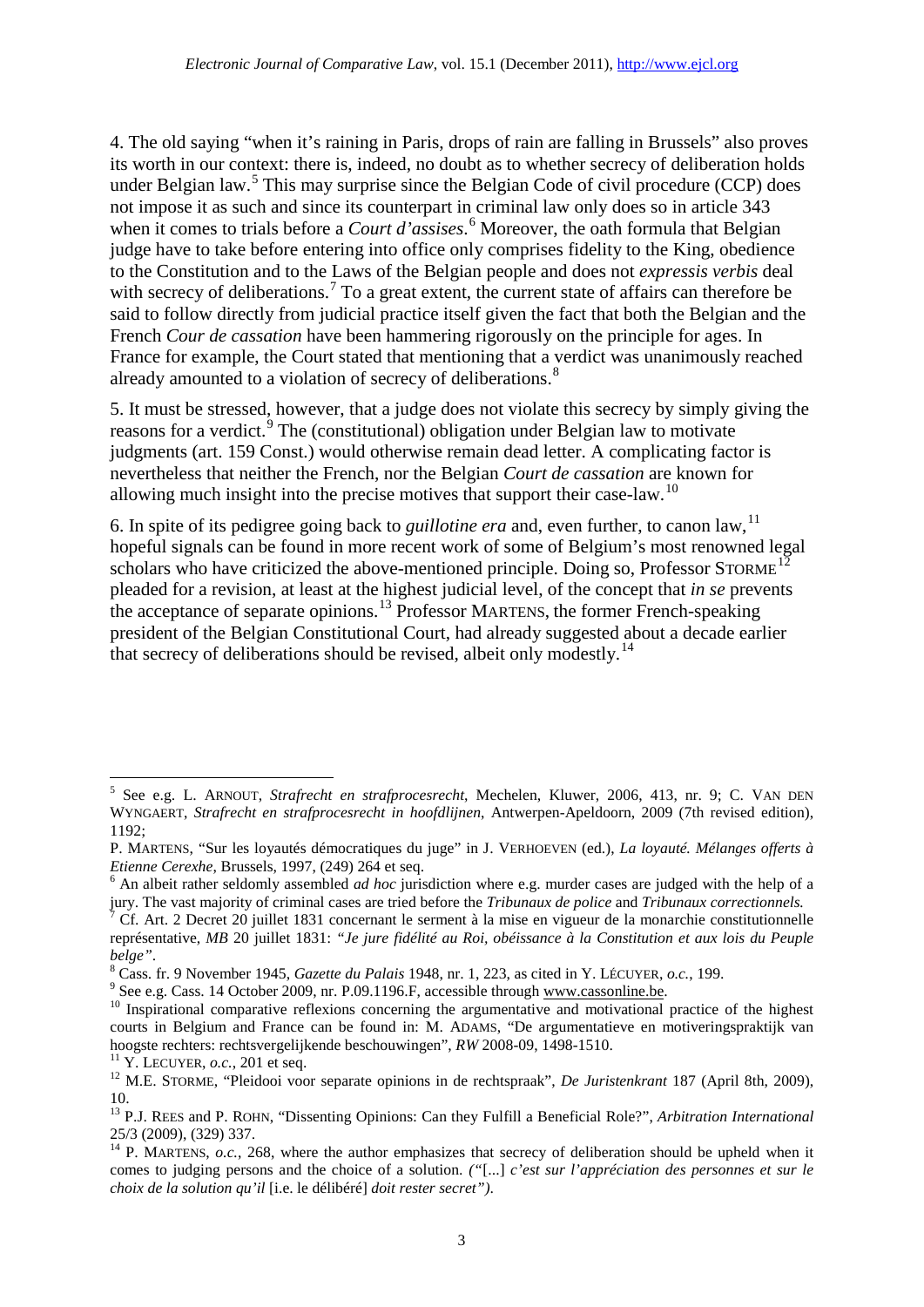### **b)** *Unus Iudex* **Jurisprudence or "Judging Alone"**

7. If secrecy of deliberations and its correlate, namely that judges are not allowed to express disagreement or even reserves regarding the verdict that was collegially delivered, exacerbates rather than mitigates judicial loneliness, then the practice of *unus iudex* jurisprudence, with a single judge presiding the trial and deciding alone, seems to do so *a fortiori*.

8. Remaining but a rather rare phenomenon until the mid-nineties of last century, the *unus iudex* practice has spread intensely ever since in order to do away with Belgium's considerable judicial delay and to comply with budgetary rationalization. A second section to article 195 of the Code of civil procedure (CCP) was indeed adopted to allow for an even swifter assignment of single judges to adjudicate cases. [15](#page-3-0) Worries that were raised in the Senate concerning its possibly negative impact on the verdicts' quality as well as on the working atmosphere for the judges themselves – who are no longer able to confer with colleagues, for instance – could not prevent the proposition from making it through the legislative procedure.<sup>[16](#page-3-1)</sup> Even a perfectly reasonable suggestion to require at least some seniority in the judiciary can be easily overturned. The judge only has to be deemed fit for the job by the tribunal's president – regardless of the number of years spent on the bench – who previously has to consider the motivated, written opinion of both the King's prosecutor (*procureur du Roi/ procureur des Konings)* and the president of the local bar (*bâtonnier*/ *stafhouder*). Unsurprisingly, judges who have to deliver verdicts on their own have become (very) numerous as a result. [17](#page-3-2)

#### **c) Open-hearted Judges and "Public Scorn"**

9. Just as the judges working in team are not allowed to express even their most profound dissent, and the judges who are *de facto* prevented to even confer with peers prior to their verdict due to generalized *unus iudex* practice, Belgian magistrates whose opinions both inside and outside court have given rise to sharp debates in the Parliament, are becoming increasingly numerous: [18](#page-3-3) acquitting a thieve because previous, unexecuted convictions had "provoked" the new facts; ordering a Jewish citizen to leave the courtroom because he would not take off his *kippá;* stating that Catholic schools are far superior to others; asking out loud whether homosexual couples sharing the same roof are not *ipso facto* disrupting public order and morality; considering that people who expose wealth in impoverished neighbourhoods should expect to be home-jacked; demanding that judges be once more "labelled" politically, to name but these examples. It is obvious that these expressions are difficult if not impossible to reconcile with the traditional image of a judge as a passive being and the mere mouth of the law. Judges are indeed no longer lost in collegial anonymity when they have to decide alone. [19](#page-3-4)

<span id="page-3-1"></span><span id="page-3-0"></span><sup>&</sup>lt;sup>15</sup> Law of 21 January 1997, *MB* 25 March 1995.<br><sup>16</sup> The report of the discussion in the Senate's Justice Commission (7 January 1997) can be found via www.senate.be.

<span id="page-3-2"></span><sup>&</sup>lt;sup>17</sup> For a critical discussion of the issue, including a historical overview, see: P. TRAEST, "Enkele bedenkingen over de alleenzetelende rechter in strafzaken" in F. DERUYCK et al. (eds.), *De wet voorbij. Liber amicorum Luc Huybrechts*, Antwerp, Intersentia, 2010, 415-428.<br><sup>18</sup> For a more elaborate outset of the topic see our: B. NELISSEN, "Deontologische codes of deugden voor (te)

<span id="page-3-3"></span>openhartige magistraten?", *RW* 2011-12, 806-823.

<span id="page-3-4"></span> $\overline{P}$  P. MARTENS, *o.c.*, 255, with references.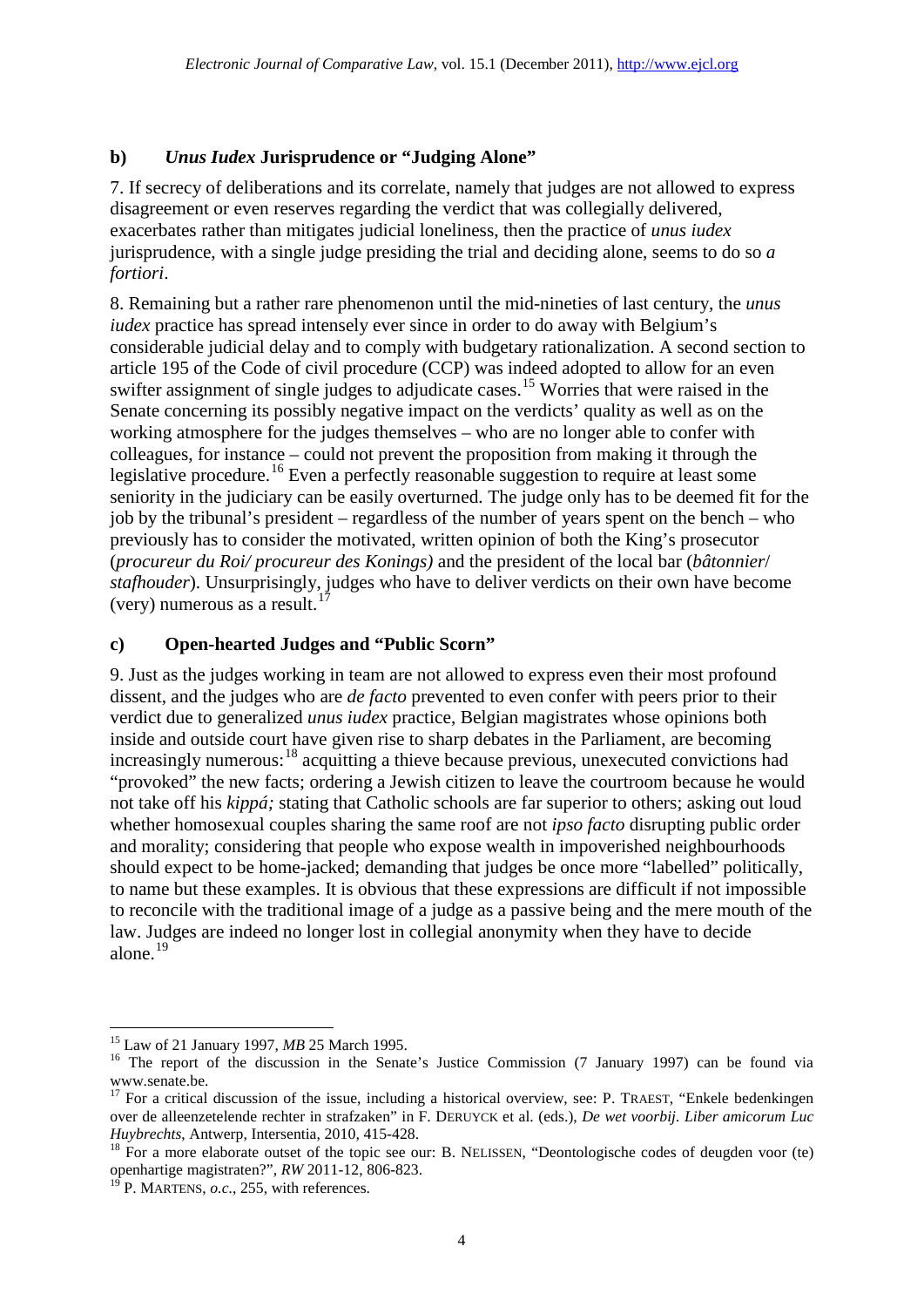10. What worries, however, is that a judge who discretely fulfilled her duties was (conditionally) sentenced for violation of, *in casu*, her *professional* secrecy, yet another instrument that can be used, be it only in a malicious way, to further isolate the men and women having to end conflicts in a socially acceptable way. This striking case was part of the highly controversial *Fortis*-saga<sup>[20](#page-4-0)</sup> where one of the three judges, Christine Schurmans, was condemned for having conferred with a trusted and retired colleague prior to the verdict. The Court of Appeals (*Court d'appel / Hof van beroep)* found that by (partly) communicating a draft judgment with the names of the parties involved, whether or not the sole aim was linguistic verification, she had committed an imprudence amounting to a violation of her professional secrecy.<sup>[21](#page-4-1)</sup> According to her own words,<sup>[22](#page-4-2)</sup> judge Schurmans had sought the advice as a result of insupportable tensions within her three-headed bench which eventually led to her refusal to sign the verdict adopted by her two peers, thus jeopardizing – yes indeed – secrecy of deliberations...

### **II) Judicial Loyalty in an Altered Context**

### **a) Loyalty to the "Law" and the Inherent "Political" Role of the Judiciary**

11. Traditionally, judges are foremost supposed to be loyal to the law. [23](#page-4-3) The aforementioned oath clearly indicates that such remains the case for Belgian judges, implying at first sight a subaltern position with respect to the King, the Constitution, and statute law. *De facto* however, it is the judge – whether constitutional, judicial or administrative – who has a considerable discretion due to elastic formulations of the laws allowing for its guardians to simultaneously determine their meaning<sup>[24](#page-4-4)</sup> thus playing a truly political role, at least when we define politics as "the art of dealing with conflict, power and incomplete information".<sup>[25](#page-4-5)</sup> Socalled *catch-all notions* are indeed omnipresent in the wording of legislation, which subsequently has to be interpreted by judges. Moreover, the European Court of Human Rights (Strasbourg) confirmed in its leading *Sunday Times-case* that not only statute law, but also established case-law falls under the scope of "law".<sup>[26](#page-4-6)</sup> Had she decided otherwise, the Court would most surely have endangered its authority in the eyes of the most important common law system within the Council of Europe which is already known for its critical attitude towards Strasbourg case-law.<sup>[27](#page-4-7)</sup>

<span id="page-4-0"></span><sup>&</sup>lt;sup>20</sup> The *Fortis*-case led i.a. to the fall of the Belgian federal government in 2009 after the leading magistrate of Belgium's *Cour de cassation* had sent a letter to the President of the Parliament signalling what seemed to be political attempts to alter an imminent verdict in the case surrounding the take-over of the Belgian branch of a major bank (Fortis) by its Dutch competitor (ING). An instructive overview of judgments, surrounding press releases and coverage by leading newspapers can be found through[: http://fortisgate.wordpress.com/](http://fortisgate.wordpress.com/)<br><sup>21</sup> Ghent (1st Chamber) 14 September 2011, nr. 129/23/2010, accessible through:

<span id="page-4-2"></span>

<span id="page-4-3"></span>

<span id="page-4-4"></span>

<span id="page-4-6"></span><span id="page-4-5"></span>

<span id="page-4-1"></span><http://fortisgate.wordpress.com/public-documents/15-judgment-ghent-court-of-appeal-14-september-2011/><br>
<sup>22</sup> Interviews on 17 September 2011 in both *De Morgen* [\(www.demorgen.be\)](http://www.demorgen.be/) and *De Tijd* ([www.tijd.be\)](http://www.tijd.be/).<br>
<sup>23</sup> C. MATRA stresses that "[...]the word 'law' in the expression 'prescribed by law' covers not only statute but also unwritten law. [...] It would clearly be contrary to the intention of the drafters of the Convention to hold that a restriction imposed by virtue of the common law is not 'prescribed by law' on the sole ground that it is not enunciated in legislation: this would deprive a common law State which is Party to the Convention of the protection of Article 10 (2) (art. 10-2) and strike at the very roots of that State's legal system".

<span id="page-4-7"></span><sup>&</sup>lt;sup>27</sup> See e.g. the opinion of British *Law Lord* HOFFMANN: "We can't allow Strasbourg to lay down the law", *The Times*, 6 April 2009, accessible through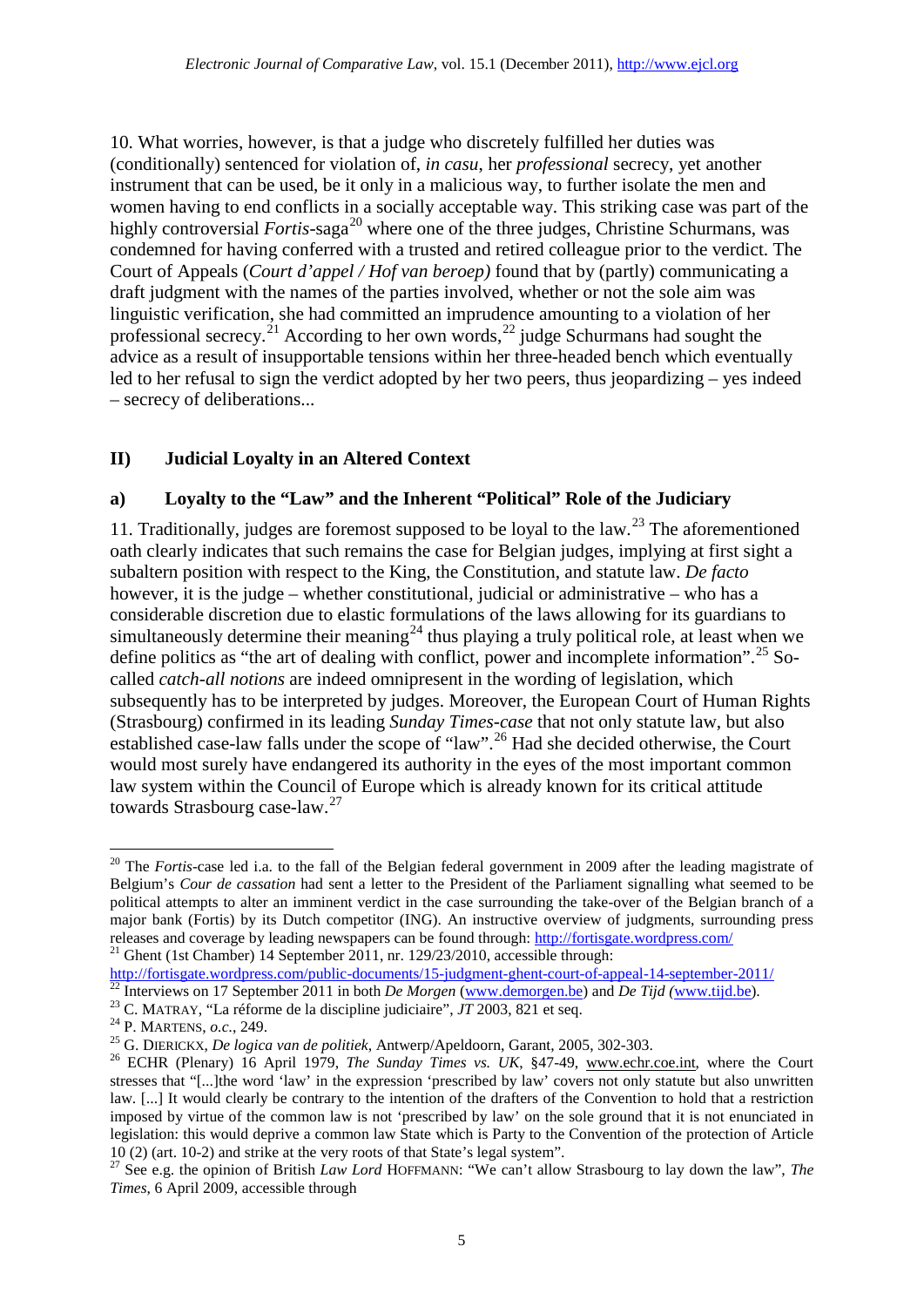12. More fundamentally, judges in liberal democracies are increasingly forced to fill the gap left by authorities who should legitimately occupy it (i.e. the legislative and the executive branch) with considerable psychological insecurity due to the loss of identifying guidelines.<sup>[28](#page-5-0)</sup> Both the legislative and the executive branch are often incapable to resolve social disputes, the task of producing the necessary law shifting to the judiciary as a result, a phenomenon the French call "*la judiciarisation du droit*". [29](#page-5-1) Although the law is necessarily incomplete, judges are indeed supposed to act as if such were not the case.<sup>[30](#page-5-2)</sup> What is problematic from this perspective is that under current Belgian law judges are, so to speak, "left on their own" to detect applicable instructions in a set of vague rules. The absence of clear boundaries may lead to an imperialistic attitude by some magistrates since "all jurisdictions tend to liberate themselves from the barriers one thought could limit their autonomy", [31](#page-5-3) especially since the Belgian judge was found competent to censor both activity and inactivity of the executive (1921), the judicial (1991), and even the legislative (2006) branch. [32](#page-5-4) What *does* surprise however in this altered context, is that society continues to expect clear-cut solutions from judges in the absence of all-foreseeing law and that Belgian judges remain punishable when they refuse to adjudicate, even when the law is unclear, tacit or obscure (art. 5 CCP and art. 284 Criminal code).

13. Duly aware of the multiple meanings the concept of loyalty can have, the aforementioned MARTENS distinguished five of them, linking each kind to a different aspect of judicial functioning: the magistrate's statute ("*loyauté statutaire*"), the social context ("*loyauté sociologique*"), the deliberation in which judges are engaged (*"loyauté délibérative"*), the way a verdict is "sold" to the public ("*loyauté argumentative*"), and the preservation of liberties and fundamental rights enacted in European treaties (*"loyauté européenne"*). This instructive distinction already corroborates in itself the changes we have just come to mention.

www.timesonline.co.uk/tol/comment/columnists/william\_rees\_mogg/article6040951.ece. <sup>28</sup> P. MARTENS, *o.c.*, 254-55, quoting C. CASTORIADIS, *La montée de l'insignifiance*, Paris, Seuil, 1996, 2.

<span id="page-5-1"></span><span id="page-5-0"></span><sup>&</sup>lt;sup>29</sup> Cf. J. VANDERLINDEN, "Ouverture" in X., *Convictions philosophiques et religieuses et droits positifs*, Brussels, Bruylant, 2010, 99: *"Le phénomène de la judiciarisation du droit – dans le sens étroit du transfert de la production du droit du pouvoir législatif au pouvoir judiciaire – est souvent perçue comme l'une des caractéristiques contemporaines de l'évolution des systèmes juridiques. Elle est tout autant perçue comme un signe de la faiblesse du pouvoir politique incarné dans le parlement et dont l'outil de production du droit est la loi. Dans son incapacité à trancher les grands débats de société, le législateur en transfère facilement la tâche au juge, que ce soit en demeurant silencieux ou en lui demandant un avis préalable à l'adoption d'une législation qui sera le plus souvent conforme à cet avis."*. <sup>30</sup> Or as the French put it: *"La loi est incomplète, mais le juge doit faire comme s'il n'en était rien"* (J.-L.

<span id="page-5-2"></span>GARDIES, "Spécificité du dialogue juridique", *Archives de philosophie du droit*, Paris, Sirey, 1984, (169) 173, quoted in I. PARIENTE-BUTTERLIN, *Le droit*, la norme et le réel, Paris, PUF, 2005, 162).

<span id="page-5-4"></span><span id="page-5-3"></span><sup>&</sup>lt;sup>31</sup> P. MARTENS, *o.c.*, 254 (our translation).<br><sup>32</sup> P. MARTENS, "Les juges ne gouvernent pas: ils gèrent tant bien que mal une démocratie du ressentiment, de la controverse, et de la défiance", 1-2, accessible through:

[http://dev.ulb.ac.be/droitpublic/fileadmin/telecharger/theme\\_2/contributions/MARTENS-2-20070429.pdf.](http://dev.ulb.ac.be/droitpublic/fileadmin/telecharger/theme_2/contributions/MARTENS-2-20070429.pdf)

See also STORME, M., "Onafhankelijkheid van de rechterlijke macht: een inleiding", in F. FLEERACKERS en R. VAN RANSBEECK (eds.), *Recht en onafhankelijkheid. Gerechtelijke macht in perspectief*, Brussels, De Boeck en Larcier, 2008, 20 and 32. In the Netherlands the situation is not fundementally different: P.P.T. BOVEND'ERT et al., *Rechterlijke organisatie, Rechters en Rechtspraak*, Deventer, Kluwer, 2008, 6, with numerous references. An important nuance difference is however to be stressed between judicial and legislative creation of law insofar as a judge doesn't have the right of initiative and furthermore has to limit himself to the case before him:

M. ADAMS, "'A government of laws, not of men?' Over recht, macht en de democratische legitimiteit van rechtsvorming door de rechter. Een toepassing in de context van trias politica en vage normen", *CDPK* 1999, (173) 190.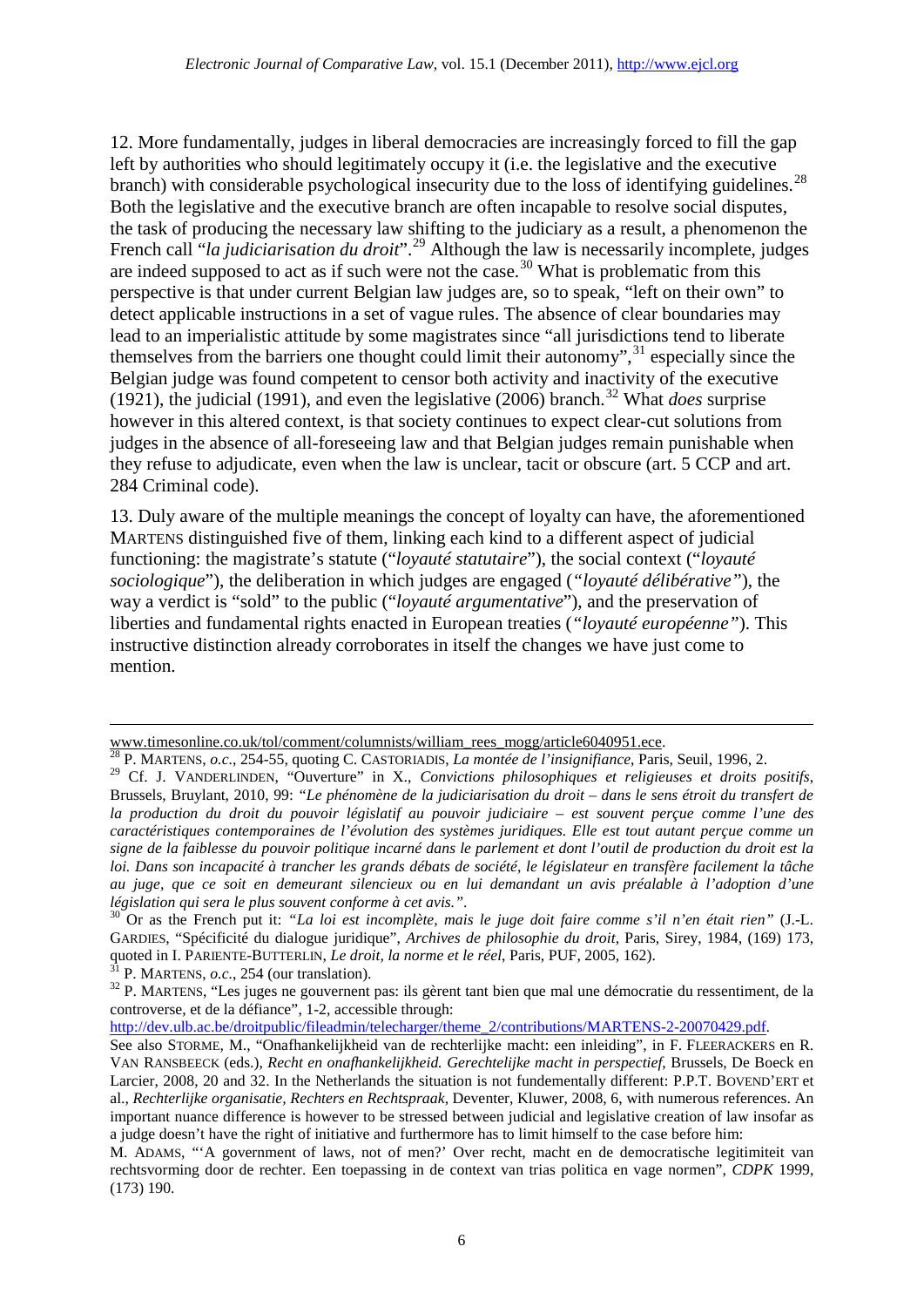### **b) Leaders Deserve Trust over Monitoring**

14. Now that judges are perhaps more than ever able to free themselves from the revolutionary straitjacket used to designate them as mere *"bouches de la loi"*, tokens of trust seem more welcome than manifestations of mistrust among which we count the harshly imposed, but somewhat outdated, secrecy of deliberations, the public polemics resulting in stricter professional codes of judicial conduct being advocated once magistrates *do* speak out and, more in general, the numerous pleas to do away with "political interventions" by magistrates. Empirical research in contemporary management literature indeed illustrates that 'trust' usually works better than monitoring. [33](#page-6-0) Or as former managing director (JP Morgan) and bestselling author Chris LOWNEY put it not long ago:

Everyone knows that children learn and perform more productively when they are raised, taught, and mentored by families and teachers and coaches who value them as important and dignified, who set high standards, who create environments of love rather than fear. *Why have we somehow convinced ourselves that our adult needs are so different?* The best teams I've been on have thrived precisely because there was trust, mutual support, real respect for each other's talents, real interest in helping others succeed, and a willingness to hold each other accountable to high standards so that each of us might realize our fullest personal and team potential.<sup>[34](#page-6-1)</sup>

15. LOWNEY describes 'love' in this context as 'engaging others with a positive attitude that unlocks their potential'. It follows that we should cherish rather than intimidate people who are willing to take up responsibility within a system that has lost its obviousness. Their willingness to continuously improve themselves will turn out to be most useful in a society which can only benefit from judicial loyalty to the ideas that shape our institutions (i.e. institutional loyalty) rather than *personal* [35](#page-6-2) loyalty (to superiors etc.).

### **c) Loyal Judges as People with Faces** *and* **Voices**

<u>.</u>

16. Even fierce criticism by judges does not necessarily indicate disloyalty entailing inability to further assume the great responsibilities that come with judicial office. Quite the opposite, we would say. When judges ventilate discontent and when they propose ways in which the deficiencies they perceive as public authorities – and therefore privileged witnesses – could be mended, this rather seems to demonstrate a loyal commitment society should embrace.

17. Loyalty in this respect (i.e. loyalty towards an institution) presupposes, according to Professor PATTYN, a critical identification with the objectives of the institution one is committed to. As a consequence, the modification of the institution's objectives will entail

<span id="page-6-0"></span><sup>&</sup>lt;sup>33</sup> C.W. LANGFRED, "Too Much of a good Thing? Negative Effects of High Trust and Individual Autonomy in Self-Management Teams", *Academy of Management Journal* 2004, Vol. 47, 385–399, accessible via [http://mason.gmu.edu/~clangfre/Negativeeffects.pdf.](https://owa-adfs.kuleuven.be/owa/redir.aspx?C=30b36aa3af664e7c92b6eb53e9c8ee59&URL=http%3a%2f%2fmason.gmu.edu%2f%7eclangfre%2fNegativeeffects.pdf) This author nuances however the generalized preference for trust over monitoring when it comes to achievements *within* groups.

<span id="page-6-1"></span><sup>&</sup>lt;sup>34</sup> (Our accentuation) The quote comes from the transcript of a lecture the author gave at the 20 November 2010 UCSIA symposium on Leadership and that was subsequently published in Dutch: C. LOWNEY, "Wat leiders uit de eenentwintigste eeuw kunnen leren van Jezuïeten uit de zestiende eeuw", *Streven* November 2011, (910) 920- 21.

See more in depth: C. LOWNEY, *Heroic Leadership. Best Practices from a 450-Year-Old Company that Changed the World*, Chicago, Loyola Press, 2003, 330 p.

<span id="page-6-2"></span><sup>&</sup>lt;sup>35</sup> Cf. S.S. SOURYAL, and B.W. MCKAY, "Personal Loyalty to Superiors in Public Service", *Crim. Just. Ethics* 1996, (44) 52, where the authors highlight that no evidence had been found to support the view that supererogatory acts are products of personal loyalty. Moreover, they believe that those acts may have nothing to do with personal loyalty but everything with professional commitment.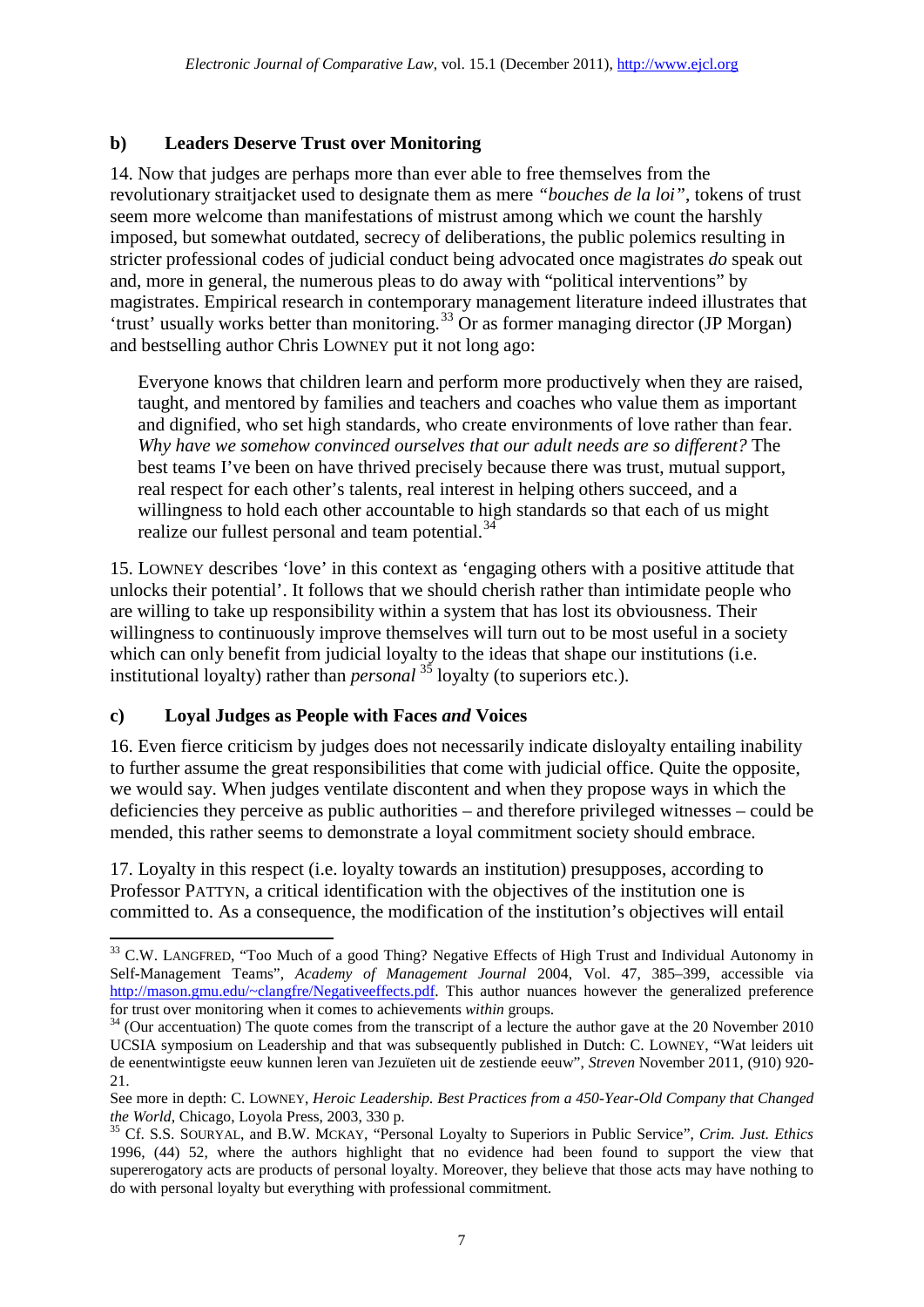reflexion by the individual as to whether the new ideal(s) still respond(s) to the motivation that enabled the subject's loyalty in the first place. If such is not the case, than the individual will ventilate his discord by scrutinizing the arguments that have led to the new point of view. Loyal people have, in other words, faces and voices: they will not allow themselves to be taken for a ride. Their genuine commitment makes them the best servants one can imagine but at the same time prevents them from being considered like pawns that can be used to any purpose. [36](#page-7-0)

18. Assuming furthermore that the value of loyalty becomes particularly clear when people are confronted with uncertainty regarding the decision that is to be taken,<sup>[37](#page-7-1)</sup> from a mere transposition of these valuable findings to our context follows that judges ought to be motivated in stead of intimidated if we want to avoid them – the "Law's voices" – to loose their strive for excellence when such is probably needed more than ever. After all, judges are constantly working with rules that *per se* require interpretation prior to adjudication. Their discord should therefore be honoured, rather than suppressed.

# **III) Separate Opinions or How to Honor "the Law's Voice"**

# **a) A Well-established Practice in the United States and beyond**

19. One of the ways to recognize the individuality of judges could be to embrace an already well thought out concept to express judicial findings, should these differ from their (direct) peers: separate opinions. Although their adoption has already been suggested in Belgian doctrine,<sup>[38](#page-7-2)</sup> only very limited enthusiasm, if any, has yet been expressed in their favor. This surprises when we look at the fertile scholarship as a result of their existence in common law countries and particularly in the United States with their highly influential Federal Supreme Court as well as their judicial activism throughout history.

20. Taking into account the considerable number of fragmented decisions, scholars who are studying the precedential value of Supreme court case-law have also begun analyzing the separate opinions in this respect and not only those expressing *dissent*. Considerable scholarly efforts have indeed been undertaken to analyze the meaning, the added value and the influence of *concurring* opinions. In his lucid article, KIRMAN for example deplores that:

[e]arly defenders of the separate opinion blurred the sound distinction between concurrences and dissents. They argued that separate opinions reflect judicial responsibility, improve the quality of opinion writing, and moderate the influence of an erring majority.<sup>[39](#page-7-3)</sup>

21. He therefore convincingly contends that more scholarly attention should go to concurring opinions and that a distinction ought to be made between concurring opinions from the majority ("simple concurrences") and those from the minority ("concurrences in judgment"). Doing so, both scholars and lower courts could minimize the precedential chaos that would

<span id="page-7-0"></span><sup>&</sup>lt;sup>36</sup> The line of thought in this paragraph is borrowed and freely translated from: B. PATTYN, "Loyaliteit, motivatie en erkenning", *Ethische Perspectieven* 2007, Vol.4, (35) 44-45. <sup>37</sup> *Ibid.*, 35. <sup>38</sup> Cf. *supra*, footnote 12.

<span id="page-7-1"></span>

<span id="page-7-2"></span>

<span id="page-7-3"></span><sup>&</sup>lt;sup>39</sup> I. KIRMAN, "Standing apart to be a part: the precedential value of Supreme Court concurring opinions", *Colum. L. Rev*., 1995, Iss. 8, (2083) 2019, footnote 3.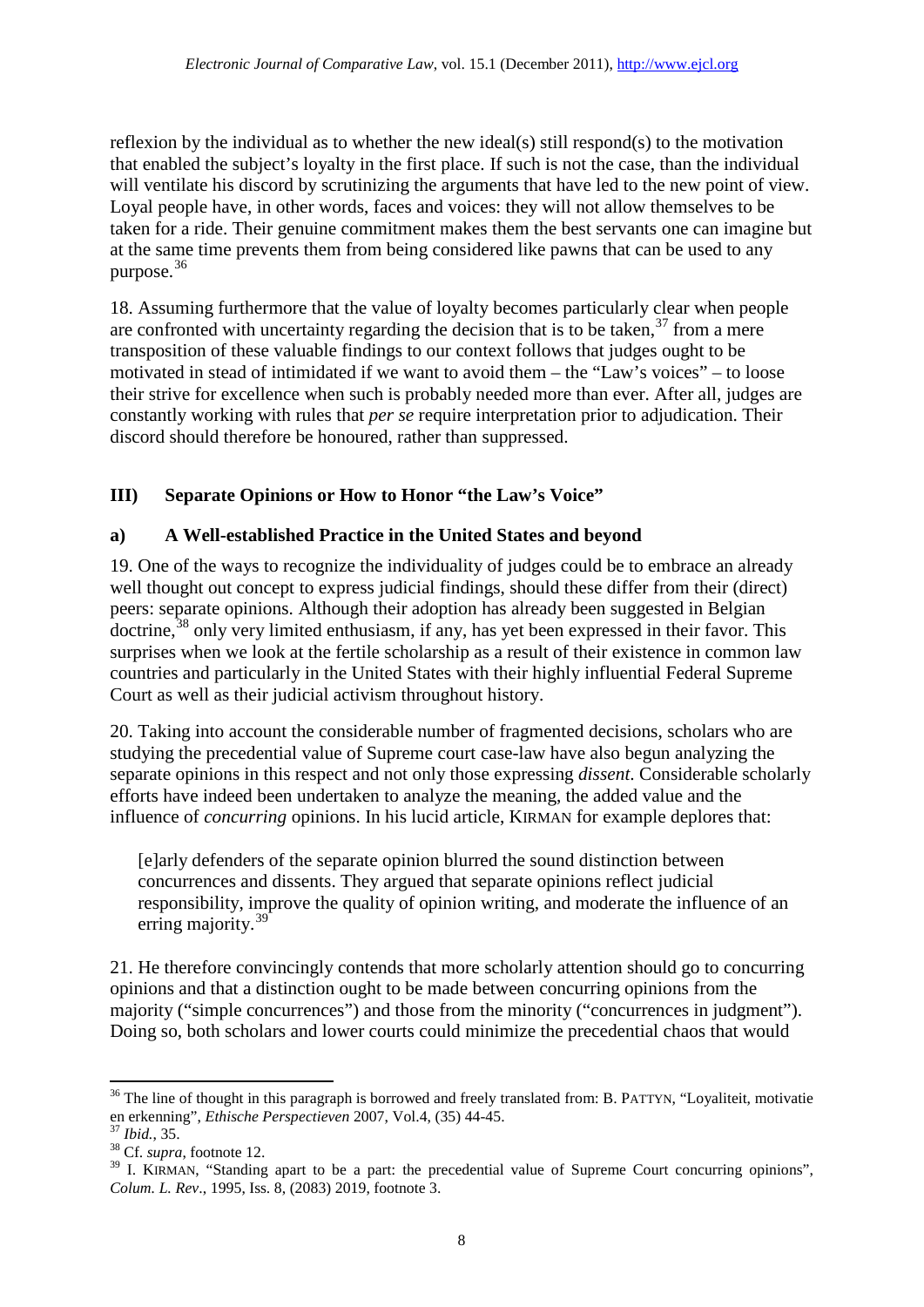rise when decisional force were to be given to a concurring opinion contradicting its corresponding majority opinion – the one that *does* have such force. [40](#page-8-0)

22. Fully realising that a judge's personality and his power to convince ultimately has considerable impact on the outcome of deliberations in which he or she is engaged, it is most interesting to see that analyses are available of a single-judge's 'trajectory' throughout the years, both highlighting constant features as well as restatements.<sup>[41](#page-8-1)</sup>

# **b) The European Court of Human Rights as Righteous In-between**

23. Closer to home, Belgium might easily convince itself of the beneficent role of separate opinions when considering the importance they have had since the very beginning of Strasbourg case-law. As a founding Member State of the Council of Europe, Belgium agreed upon the provision enabling the ECHR judges to add separate opinions to the Court's verdicts. $42$ 

24. Although secrecy of deliberations is also honoured within the ECHR, $^{43}$  $^{43}$  $^{43}$  the possibility to attach a separate opinion has given rise to very interesting research, as shown for instance in a British study conducted by WHITE and BOUSSIAKOU.<sup>[44](#page-8-4)</sup> These authors conclude that the extent to which a judge joins his/her individual voice to a Court's verdict through a separate opinion, is largely determined by his/her temperament, shaped both by his/her prior experience and his/her value set. They furthermore estimate that it are the differential views of the requirements of a democratic society, reflecting the value pluralism at the heart of the Convention, that account for most of the dissenting opinions. Research by the Dutch scholar BRUINSMA has furthermore shown a connection between the background of the judges composing the Court's Grand Chambers (academia, judiciary, etc.) and their *a priori* favorable attitude towards either the *Raison d'Etat* (i.e. the defending Member State) or the applicant. [45](#page-8-5)

25. Remaining the most developed scheme of international human rights protection with the Court as the most active judicial organ in the field, <sup>[46](#page-8-6)</sup> it is evident that its guidance shall not be neglected when looking for inspiration on how to adapt a judicial system to contemporary challenges. One of these challenges is to deliver tailor-made verdicts that simultaneously transcend the matter of the facts brought before the Court. Given its ever-increasing

<sup>40</sup> *Ibid.*

<span id="page-8-1"></span><span id="page-8-0"></span><sup>&</sup>lt;sup>41</sup> An impressive example of such undertaking is to be found in: R.F. BLOMQUIST, "Concurrence, Posner-Style: Ten Ways to Look at the Concurring Opinions of Richard A. Posner", *Alb. L. Rev.* 2008, 37-113, where the author didn't limit himself to an analysis of the opinions of this renowned scholar and Court of Appeals Judge (7th Circuit) but also explored some larger goals of judicial concurring opinions, in a broader perspective. <sup>42</sup> Article 45, §2 of the Convention for the Protection of Human Rights and Fundamental Freedoms (hereafter:

<span id="page-8-2"></span>the Convention) indeed foresees that any judge shall be entitled to deliver a separate opinion if a judgment does not represent, in whole or in part, the unanimous opinion of the judges.

<span id="page-8-3"></span><sup>&</sup>lt;sup>43</sup> The Court stressed this in article IV of its *Resolution on Judicial Ethics* as adopted by the plenary Court on 23 June 2008, accessible through www.echr.coe.int > 'How the Court works' > 'Judicial ethics'.

<span id="page-8-4"></span><sup>&</sup>lt;sup>44</sup> R.C.A. WHITE and I. BOUSSIAKOU, "Separate Opinions in the European Court of Human Rights", *Hum. R. L. Rev.* 2009. (37) 59. with references.

<span id="page-8-5"></span><sup>&</sup>lt;sup>45</sup> F.J. BRUINSMA, "The Room at the Top: Separate Opinions in the Grand Chambers of the ECHR (1998-2006)", *Recht der Werkelijkheid*,2007, Iss. 2, (7) 21, accessible through http://igitur-archive.library.uu.nl/law/2008-0613-200337/UUindex.html.

<span id="page-8-6"></span>Cf. J.G. MERRILLS, *The development of international law by the European Court of Human Rights*, Manchester, Manchester university press, 1993 (2nd Ed.), ix.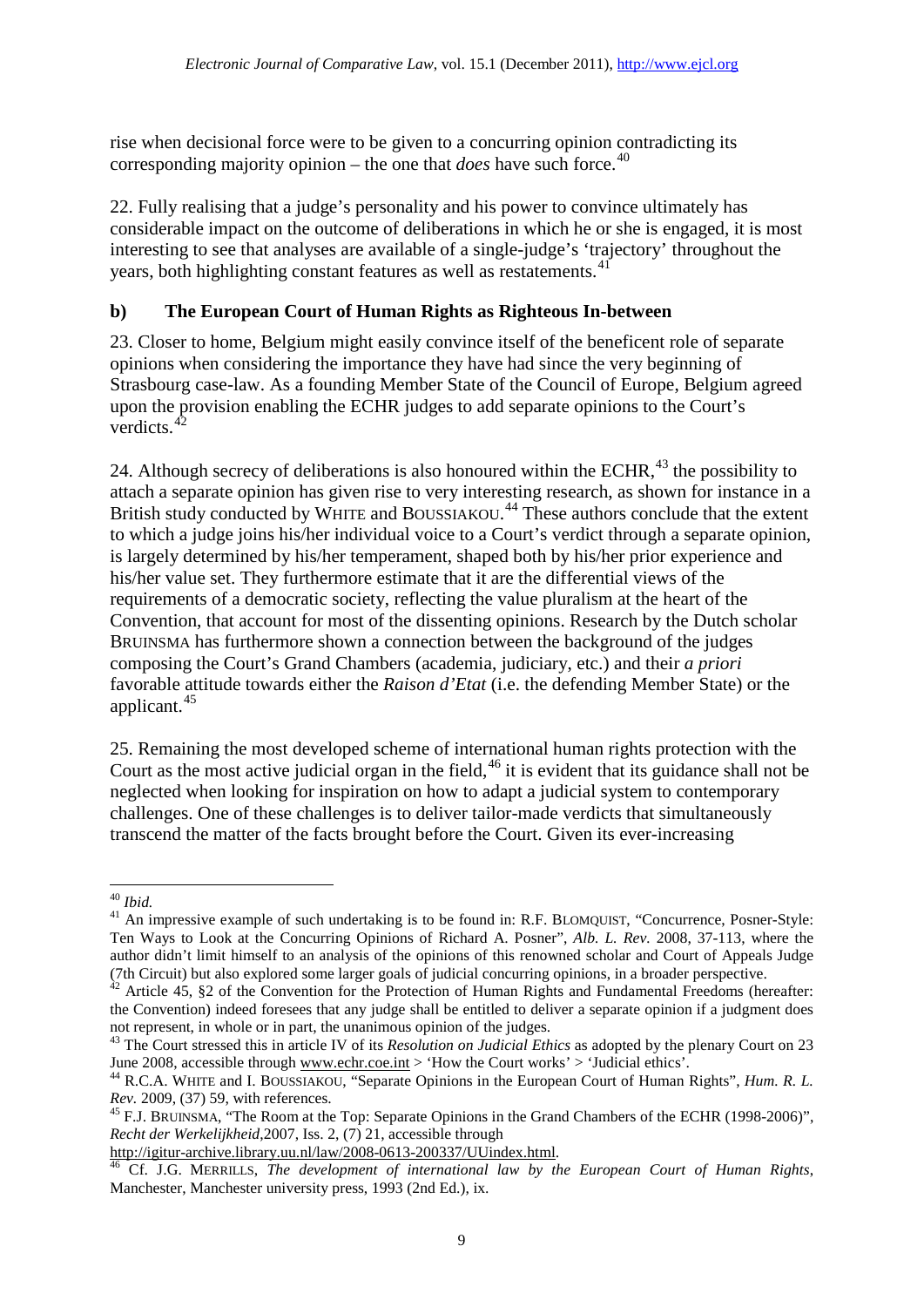caseload $47 - a$  $47 - a$  shared phenomenon throughout western democracies where judges also seem to take over the role once left to the clergy<sup>[48](#page-9-1)</sup> – the Court risks to succumb to formalism in spite of its obvious and honorable commitments. In this respect, WHITE and BOUSSIAKOU welcome the efforts deployed in well thought out separate opinions, concluding their article with the observation that:

[s]eparate opinions have been symbolic in the creation of a European human rights discourse because they are personal voices in that discourse which qualify the institutional voice of the Court. Strasbourg judges respect each other's views and despite the workload do not shirk deeply held personal responsibilities to state their views where they disagree as to outcome or reasoning in cases coming before them. Those personal voices are to be welcomed as an antidote to an increasingly formulaic style of judicial reasoning in the judgments of the Court. $49$ 

#### **c) Belgium's** *Momentum*

26. Numerous reasons can therefore be given as to why the actual Belgian context lends itself perfectly for a mentality change regarding separate opinions.

First, the Belgian justice system as a whole faces an enduring and well-documented crisis of confidence.<sup>[50](#page-9-3)</sup> Secondly, the Belgian context does not drastically differ from that in other countries where parliamentary democracy as a whole is also suffering serious blows (e.g. the diminishing tension between the legislative and the executive branch). Thirdly, the aforementioned public outcries by magistrates have become very numerous over the last few years with fierce debates as a result. Fourthly, renowned Belgian scholars have already advocated the adoption of separate opinions,<sup>[51](#page-9-4)</sup> rightly problematizing the formality and conciseness *"à la française"* of the motivational practice of Belgium's highest courts. [52](#page-9-5)

27. Last but not least, Belgium already has a top-level judge within the ECHR whose separate opinions have deeply impressed the international legal community. Françoise TULKENS, one of the Court's actual Vice-Presidents, is known for her genuinely loyal – and therefore critical<sup>[53](#page-9-6)</sup> – stance towards Strasbourg case-law. Doing so, she appended an extraordinary dissenting opinion to the final judgment in the *Leyla Sahin* case (2005) opposing a Turkish medical student to her government with regard to the ban on wearing Islamic veils that had

<span id="page-9-6"></span><span id="page-9-5"></span><span id="page-9-4"></span>

<span id="page-9-0"></span> $47$  On 31 October, no less than 153.850 cases were pending before one of the Court's judicial formation: www.echr.coe.int > 'statistical information' > 'pending cases'.

<span id="page-9-1"></span><sup>48</sup> Parallels are indeed drawn between judges on the one hand, and priests (P. LEGENDRE, *L'empire de la vérité*, Parijs, Fayard, 1983, 51-52; F. RIGAUX, *La loi des juges*, Parijs, Odile Jacob, 1997, 260, who mentions a *"sacralité de la loi, jointe à la sainteté conférée aux prêtres du culte nouveau"*) or even popes, on the other hand (R. DWORKIN, "The Judge's New Role: Should Personal Convictions Count?", *International Journal of Criminal Justice*, 2003, 11-12, referring specifically to constitutional judges; R. DWORKIN, "The Secular Papacy", in R. BADINTER, S. G. BREYER (eds.), *Judges in contemporary democracy: an international conversation,* New York, New York University Press, 2004, 67 et seq.).<br><sup>49</sup> R.C.A. WHITE and I. BOUSSIAKOU, *l.c.*, 60.

<span id="page-9-3"></span><span id="page-9-2"></span><sup>&</sup>lt;sup>50</sup> Three consecutive so-called Justice Barometers (*Justitiebarometers / Baromètres de la Justice*) were used to measure public confidence in Belgium's law enforcement machinery on a quantitative and qualitative level: S. PARMENTIER, G. VERVAEKE, J. GOETHALS et al., *Justitie doorgelicht. De resultaten van de eerste Belgische "justitiebarometer',* Ghent, Academia Press, 2004, 118p.; HOGE RAAD VOOR DE JUSTITIE, *De Belgen en justitie in 2007. Resultaten van de tweede justitiebarometer,* Brussels, Bruylant, 2007, 76 p.; HOGE RAAD VOOR DE

JUSTITIE, *De Belgen en justitie in 2010. Resultaten van de derde justitiebarometer*, Ghent, Story, 2010, 172 p.<br><sup>51</sup> Cf. supra, footnote 12. See also: M. VAN HOECKE, Law as communication, Oxford, Hart, 2002, 204.<br><sup>52</sup> See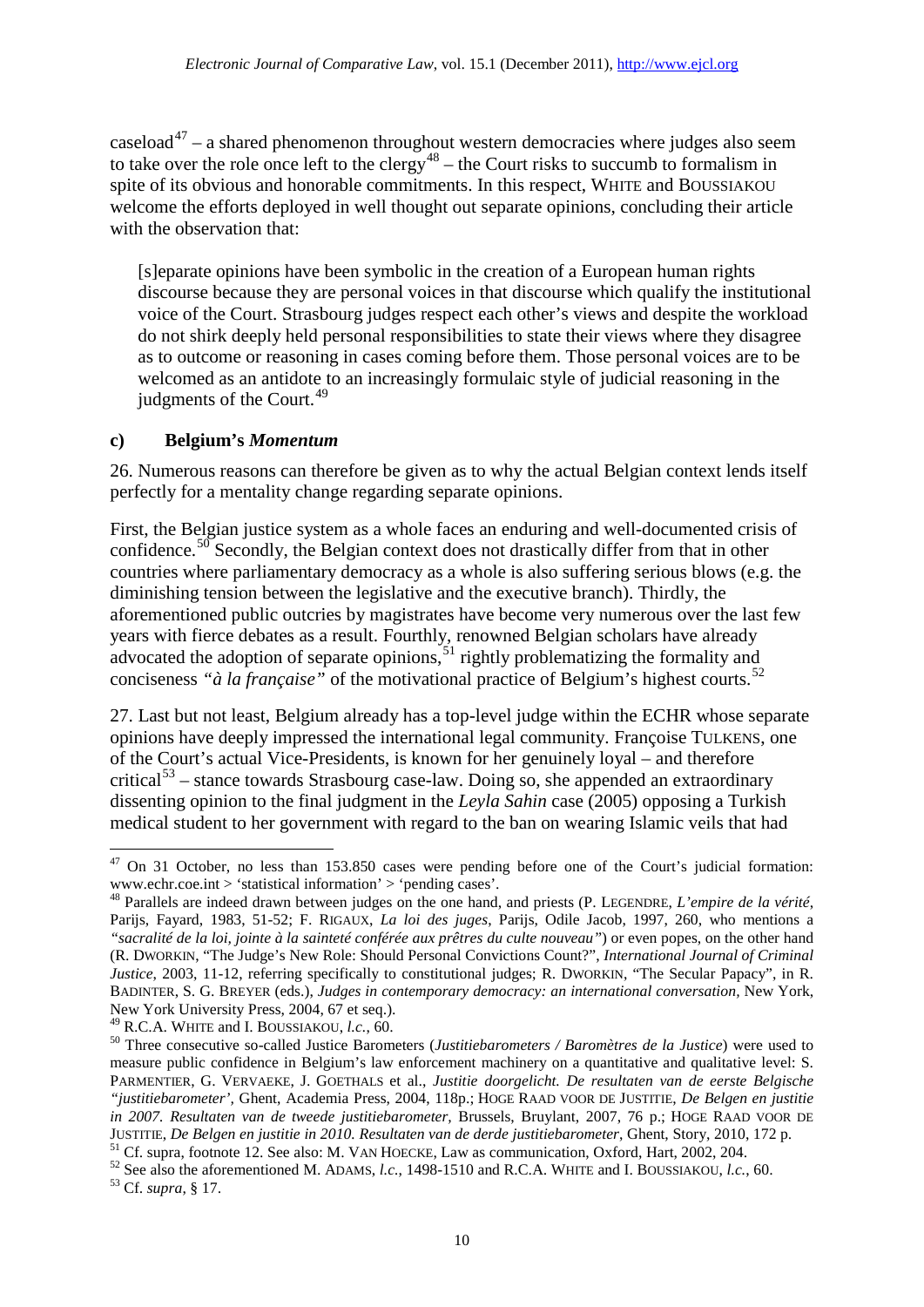caused her expulsion from university.<sup>[54](#page-10-0)</sup> In its Grand Chamber judgment, the Court unanimously decided that articles 8, 10 and 14 of the convention had been violated, and furthermore judged with sixteen votes to one – that of the Belgian judge – that article 9 of the Convention and article 2 of its First Additional Protocol were not violated. No wonder, this judgment and its dissenting opinion received worldwide scholarly attention in the following years. [55](#page-10-1) After more than a decade of Strasbourg experience, judge TULKENS remains relentlessly committed to her quest for justice as her separate opinions – often endorsed by her peers – continue to show.<sup>[56](#page-10-2)</sup>

### **Concluding Remarks**

<u>.</u>

28. On the past pages, we have made the case for separate opinions to be introduced in Belgium's legal framework. After pointing out both the institutional and political reasons for what can be considered "judicial loneliness", we have shown that judicial loyalty as conceived in French revolutionary law no longer constitutes an adequate response to the obvious reality of Belgian judges standing up for what they deem to be necessary criticisms to a system that has undergone significant change. After proposing an alternative concept of loyalty, we have then contended that the time for Belgium to adopt a well-known feature of (not only) common law has never been better.

29. When it comes to judges assuming a more prominent role in guiding their *polis*, common law systems have a considerable advantage. Despite the controversy as a result of the recently appointed USSC Justice SOTOMAYOR who stated that "Courts [of Appeal] is where policy is made",<sup>[57](#page-10-3)</sup> a lot of truth lays in it. Ethically speaking, the issue is indeed not who delivers the message but what the message is.<sup>[58](#page-10-4)</sup> Next to focussing on how the French judicial system will evolve, it is therefore commendable that Belgian authorities start by drawing more inspiration from countries with a laudable experience when it comes to cherishing judges whose opinions constitute a true enrichment of the public debate (e.g. the aforementioned judge POSNER).

30. If judges resign as a result of defeatism – which, by the way, increasingly often seems to be the case in Belgium – what do ordinary citizens have to think? And although it may not be necessary for a society to have each of its members being fully committed to its institutions, HART already showed us more than half a century ago (1961) how those who play a pivotal role – and judges surely do – cannot chaotically despair without threatening society's sustainability (cf. the author's famous distinction between the internal and external points of

<span id="page-10-0"></span><sup>54</sup> For an elaborate discussion of this case in its broader context, see: R. REBOUCHÉ, "Substance of Substantive Equality: Gender Equality and Turkey's Headscarf Debate", 24 *Am. U. Int'l L. Rev*. 2009, 711-737. <sup>55</sup> See among many others: A. ULUSOY,"The Islamic Headscarf Problem before Secular Legal Systems: Factual

<span id="page-10-1"></span>and Legal Developments in Turkish, French and European Human Rights Laws", *European Journal of Migration and Law* 2007/4, 419-433; D.L. RHODE, "The Injustice of Appearance", *Stanford L. Rev.* 2008-09, (1033) 1094; R. REBOUCHÉ, *l.c.*, 722-724; V.K. VOJDIK, "Politics of the Headscarf in Turkey: Masculinities, Feminism, and the construction of collective identities", *Harv. J.L. & Gender* 2010, (661) 670; M.H.Th.D. TEN NAPEL and F.H.K. THEISSEN,"The Judicial Protection of Religious Symbols in Europe's Public Educational Institutions: Thank God for Canada and South Africa", *Muslim World Journal of Human Rights* October 2011,

<span id="page-10-2"></span><sup>1-24;&</sup>lt;br><sup>56</sup> For a recent example: ECHR (Grand Chamber) 3 November 2011, *S.H. and others vs. Austria*, where<br>TULKENS's dissenting opinion was joined by judges HIRVELÄ, TRAJKOVSKA and TSOTSORIA.

<span id="page-10-3"></span><sup>&</sup>lt;sup>57</sup> The observation was recorded during a conference at *Duke University Law School (The Washington Post*, 27 mei 2009, www.washingtonpost.com). <sup>58</sup> Cf. S.S. SOURYAL, and B.W. MCKAY, *l.c.*, 55.

<span id="page-10-4"></span>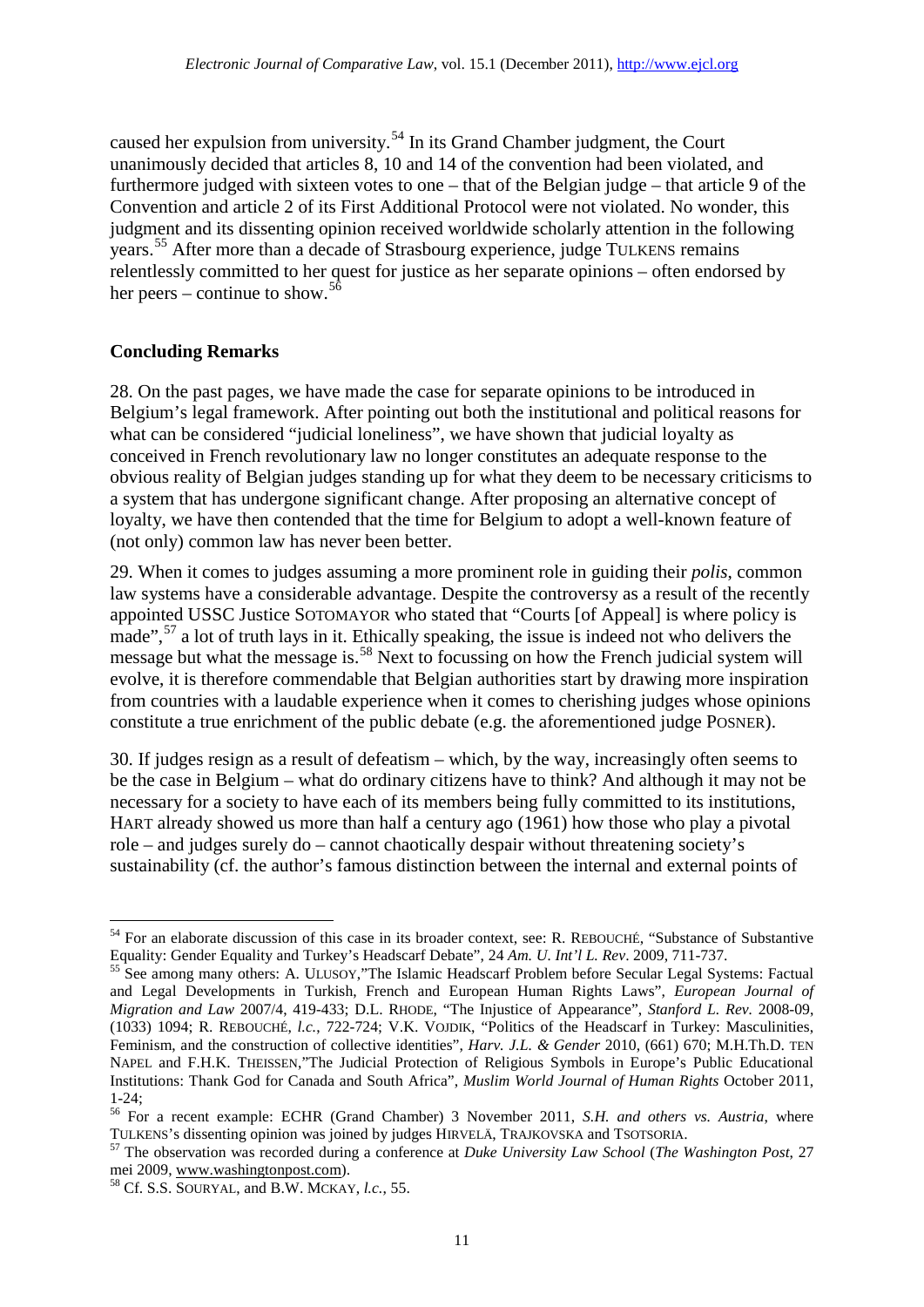view of law and rules). [59](#page-11-0) By somehow institutionalizing judicial dissent, thus honouring the alternative opinions held by those who are called upon to alleviate social tensions where the two other branches of MONTESQUIEU's *Trias Politica* often seem to forfeit, Belgium could, in other words, demonstrate a truly democratic attitude which unavoidably has to boil down to tolerating and even cherishing the impure.<sup>[60](#page-11-1)</sup>

# **Bibliography**

<u>.</u>

ADAMS, M., " 'A government of laws, not of men?' Over recht, macht en de democratische legitimiteit van rechtsvorming door de rechter. Een toepassing in de context van trias politica en vage normen", *CDPK* 1999, 173-201.

ADAMS, M., "De argumentatieve en motiveringspraktijk van hoogste rechters: rechtsvergelijkende beschouwingen", *RW* 2008-09, 1498-1510.

ARNOU L. et al., *Strafrecht en strafprocesrecht*, Mechelen, Kluwer, 2006, 653 p.

BLOMQUIST, R.F., "Concurrence, Posner-Style: Ten Ways to Look at the Concurring Opinions of Richard A. Posner", *Alb. L. Rev.* 2008, 37-116.

BOVEND'ERT, P.P.T. et al., *Rechterlijke organisatie, Rechters en Rechtspraak*, Deventer, Kluwer, 2008, 372 p.

BRUINSMA, F.J., "The Room at the Top: Separate Opinions in the Grand Chambers of the ECHR (1998-2006)", *Recht der Werkelijkheid* 2007, Vol. 2, 7-24.

COSER, L.A., *Masters of Sociological Thought: Ideas in Historical and Social Context*, New York, Harcourt, 1977, 611 p.

DIERICKX, G., *De logica van de politiek*, Antwerp/Apeldoorn, Garant, 2005, 352 p.

DWORKIN, R., *A Matter of Principle*, Cambridge, Harvard University Press, 1985, 425 p.

DWORKIN, R., "The Judge's New Role: Should Personal Convictions Count?", *International Journal of Criminal Justice* 2003, 4-12.

DWORKIN, R., "The Secular Papacy", in R. BADINTER, S. G. BREYER (eds.), *Judges in contemporary democracy: an international conversation,* New York, NYU Press, 2004, 67- 115.

FOQUÉ, R., "De rechter is het sprekende recht" in F. EVERS (ed.), *Kiezen tussen recht en rechtvaardigheid*, Brughes, die Keure, 2009, 79-92.

HART, H.L.A., *The Concept of Law*, Oxford, Clarendon, 1997 (2nd. Ed.), 328 p.

<span id="page-11-1"></span><span id="page-11-0"></span><sup>&</sup>lt;sup>59</sup> H.L.A. HART, *The Concept of Law*, Oxford, Clarendon, 1997 (2nd. Ed.), 328 p.<br><sup>60</sup> A. VANDEVELDE, "Is het kapitalisme ethisch?", *Streven* October 2005, 805 et seq. The author concludes his contribution with the contention that "however contemporary social criticism may sprout from a desire towards purity, it must nevertheless lead to accepting ambivalence" (our translation). See also the constant feature of ECHR jurisprudence according to which pluralism, tolerance and broadmindedness are the characteristics of a democratic society (R.C.A. WHITE and I. BOUSSIAKOU, *l.c.*, 59).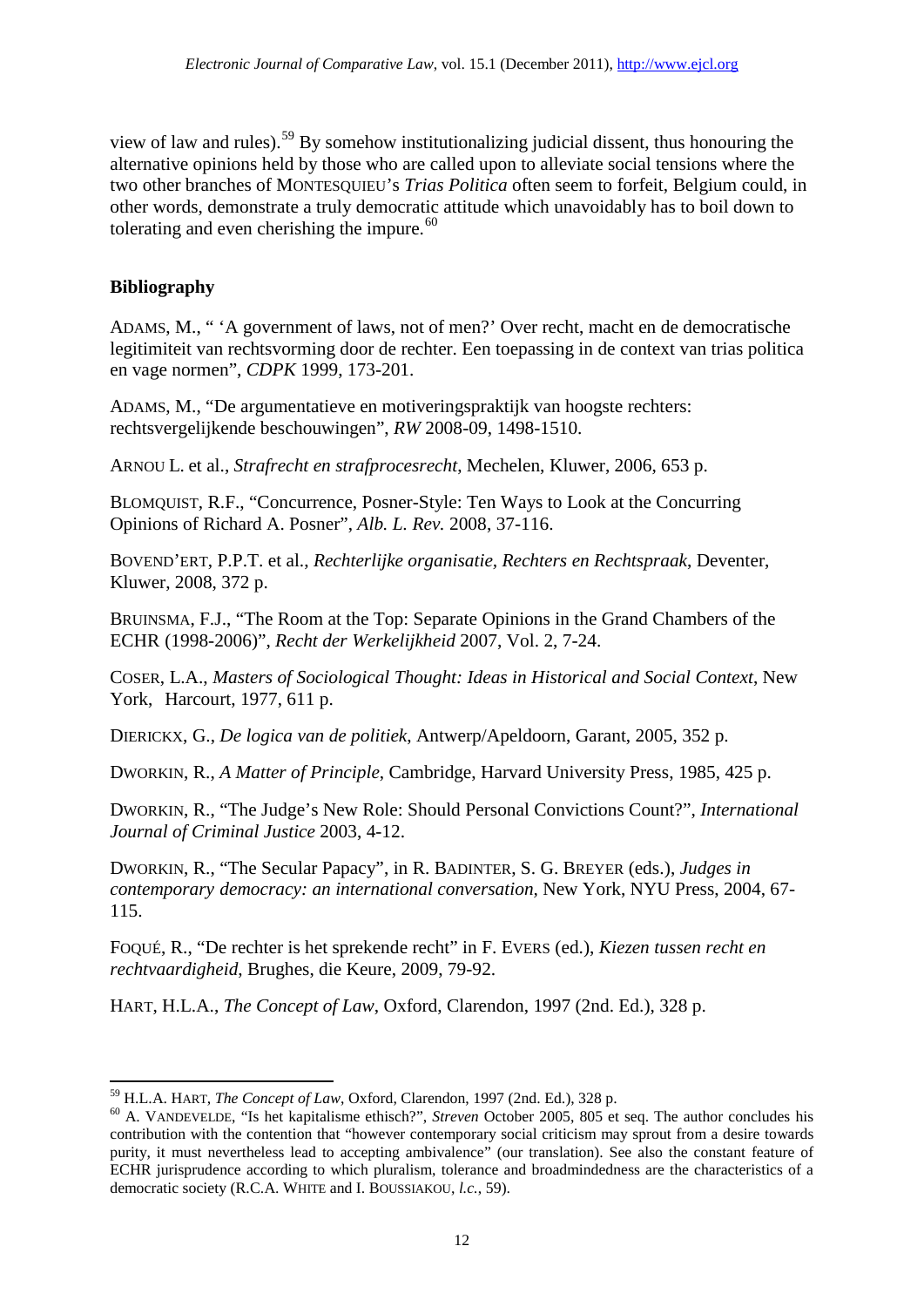HOGE RAAD VOOR DE JUSTITIE, *De Belgen en justitie in 2007. Resultaten van de tweede justitiebarometer,* Brussels, Bruylant, 2007, 76 p.

HOGE RAAD VOOR DE JUSTITIE, *De Belgen en justitie in 2010. Resultaten van de derde justitiebarometer*, Ghent, Story, 2010, 172 p.

KIRMAN, I., "Standing apart to be a part: the precedential value of Supreme Court concurring opinions", *Colum. L. Rev*. 1995, 2083- 2119.

LANGFRED, C.W., "Too Much of a good Thing? Negative Effects of High Trust and Individual Autonomy in Self-Management Teams", *Academy of Management Journal*, 2004, Vol. 47, 385–399.

LÉCUYER, Y., "Le secret du délibéré, les opinions séparées et la transparence", *Rev. trim. dr. h.* 2004, Vol. 57, 197-223.

LEGENDRE, P., *L'empire de la vérité*, Parijs, Fayard, 1983, 51-52; F. RIGAUX, *La loi des juges*, Paris, Odile Jacob, 1997, 254 p.

LOWNEY, C., "Wat leiders uit de eenentwintigste eeuw kunnen leren van Jezuïeten uit de zestiende eeuw", *Streven* November 2011, 910-921.

MARTENS, P., "Sur les loyautés démocratiques du juge" in J. VERHOEVEN (ed.), *La loyauté. Mélanges offerts à Etienne Cerexhe*, Brussels, 1997, 249-272.

MATRAY, C., "La réforme de la discipline judiciaire", *JT* 2003, 821-839.

MERRILLS, J.G., *The development of international law by the European Court of Human Rights*, Manchester, Manchester university press, 1993, 265 p.

NELISSEN, B. "Deontologische codes of deugden voor (te) openhartige magistraten?", *RW* 2011-12, 806-823.

PARIENTE-BUTTERLIN, I., *Le droit, la norme et le réel*, Paris, PUF, 2005, 202 p.

PARMENTIER, S., VERVAEKE, G., GOETHALS, J. et al., *Justitie doorgelicht. De resultaten van de eerste Belgische "justitiebarometer',* Ghent, Academia Press, 2004, 118 p.

PATTYN, P., "Loyaliteit, motivatie en erkenning", *Ethische Perspectieven* 2007, Vol.4, 35-45.

REBOUCHÉ, R., "Substance of Substantive Equality: Gender Equality and Turkey's Headscarf Debate", *Am. U. Int'l L. Rev*. 2009, 711-737.

REES, P.J. and ROHN, P., "Dissenting Opinions: Can they Fulfill a Beneficial Role?", *Arbitration International* 2009, Iss. 3, 329-346.

RHODE, D.L., "The Injustice of Appearance", *Stanford L. Rev.*2008-2009, 1033-1101.

RIGAUX, F., *La loi des juges*, Paris, Odile Jacob, 1997, 319 p.

SOURYAL, S.S. and MCKAY, B.W., "Personal Loyalty to Superiors in Public Service", *Crim. Just. Ethics* 1996, 44-62.